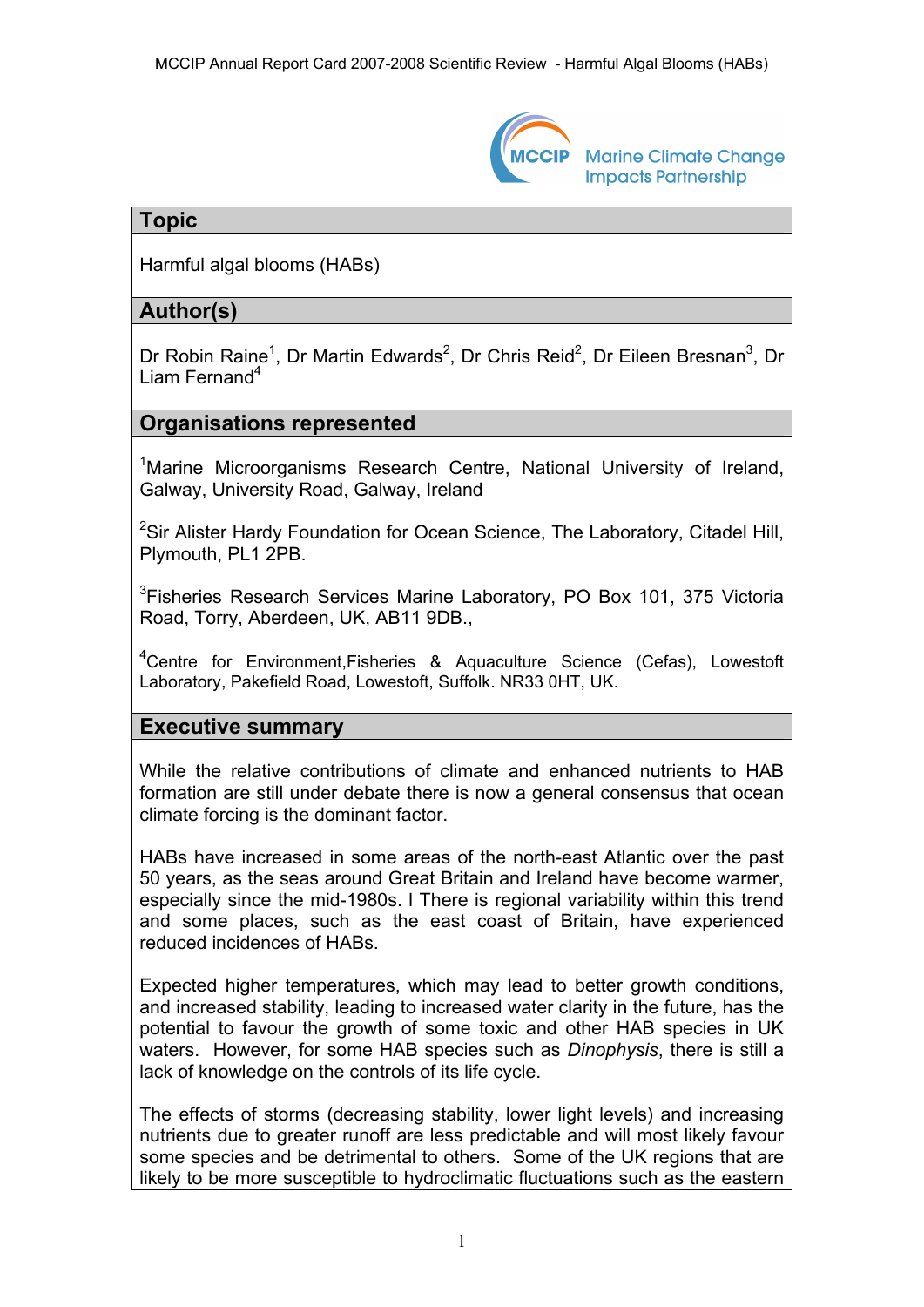Irish Sea and estuaries such as the Fal are also thought to be vulnerable to elevated nutrient concentrations.

Thegeographic extent of **[phytoplankton](http://www.mccip.org.uk/arc/2007/glossary.htm#Phytoplankton)** species distribution has the potential to [cha](http://www.mccip.org.uk/arc/2007/glossary.htm)nge as it has for other species, and the possibility of **[alien species](http://www.mccip.org.uk/arc/2007/glossary.htm#Alien)** is increased with the changing environment. There are still some uncertainties as to what governs the mechanisms that promote this range expansion.

## **Full review**

## **Background**

The majority of species causing HABs are flagellates. These organisms tend to grow and reproduce more rapidly with higher temperatures due to direct physiological effects and indirectly through increased stability of the water column. In some areas the latter may also be caused by lower salinities due to precipitation or river runoff and exceptionally calm conditions. A variety of different HAB genera are observed in UK waters which have a number of different harmful effects. Some genera produce shellfish toxins such as *Alexandrium (PSP)*, *Dinophysis (DSP)*, and *Pseudo-nitzschia (ASP*). When these toxins accumulate in shellfish they can render them unfit for human consumption. There are extensive monitoring programs in place to test the shellfish flesh and ensure food safety, although at present they are only reactive.

Other species, s[uch](http://www.mccip.org.uk/arc/2007/glossary.htm) as *Karenia mikimotoi,* can form high density **[ichtyotoxic blooms](http://www.mccip.org.uk/arc/2007/glossary.htm#Ichtyotoxic)** which may result in mortalities in f[arm](http://www.mccip.org.uk/arc/2007/glossary.htm)ed fish. These high biomass blooms can also impact **[benthic organisms](http://www.mccip.org.uk/arc/2007/glossary.htm#Benthic_organisms)** due to **[anoxia](http://www.mccip.org.uk/arc/2007/glossary.htm#Anoxia)** during bloom decay. Bloom decay of the **[haptophyte](http://www.mccip.org.uk/arc/2007/glossary.htm#Haptophyte)** *Phaeocystis* can form unsightly foam on the water surface and along beaches. The life cycle of some species such as Alexandrium includes a cyst stage which can lay dormant for several years, until the appropriate conditions occur. The impacts of climate change on HABs, particularly in coastal areas where long term time series are scarce, are difficult to predict.

## **What is already happening**

In some areas of the north-[eas](http://www.mccip.org.uk/arc/2007/glossary.htm)t Atlantic, based on results from the **[Continuous Plankton Recorder](http://www.mccip.org.uk/arc/2007/glossary.htm#CPR)** survey (1958-2002), reported blooms of selected HAB specie[s a](http://www.mccip.org.uk/arc/2007/glossary.htm)re increasing, especially since the major hydroclimatic change (**[regime shift](http://www.mccip.org.uk/arc/2007/glossary.htm#Regime_shifts)**<sup>o</sup>) that occurred in the mid 1980s (refer to the [plankton](http://www.mccip.org.uk/arc/2007/plankton.htm) section). The increase is not spatially homogenous and is primarily restricted to specific habitats affected by lower salinities, such as the Norwegian Trench, and much higher temperatures, such as the German Bight. A general decrease in blooms has been recorded along the eastern coast of Great Britain. Bloom events measured [by](http://www.mccip.org.uk/arc/2007/glossary.htm) the CPR survey also show strong similarities with other **[phytoplankton](http://www.mccip.org.uk/arc/2007/glossary.htm#Phytoplankton)**<sup>2</sup> surveys. Some years stand out, such as 1988, and appear to be related to an increased incursion of oceanic water from the Atlantic.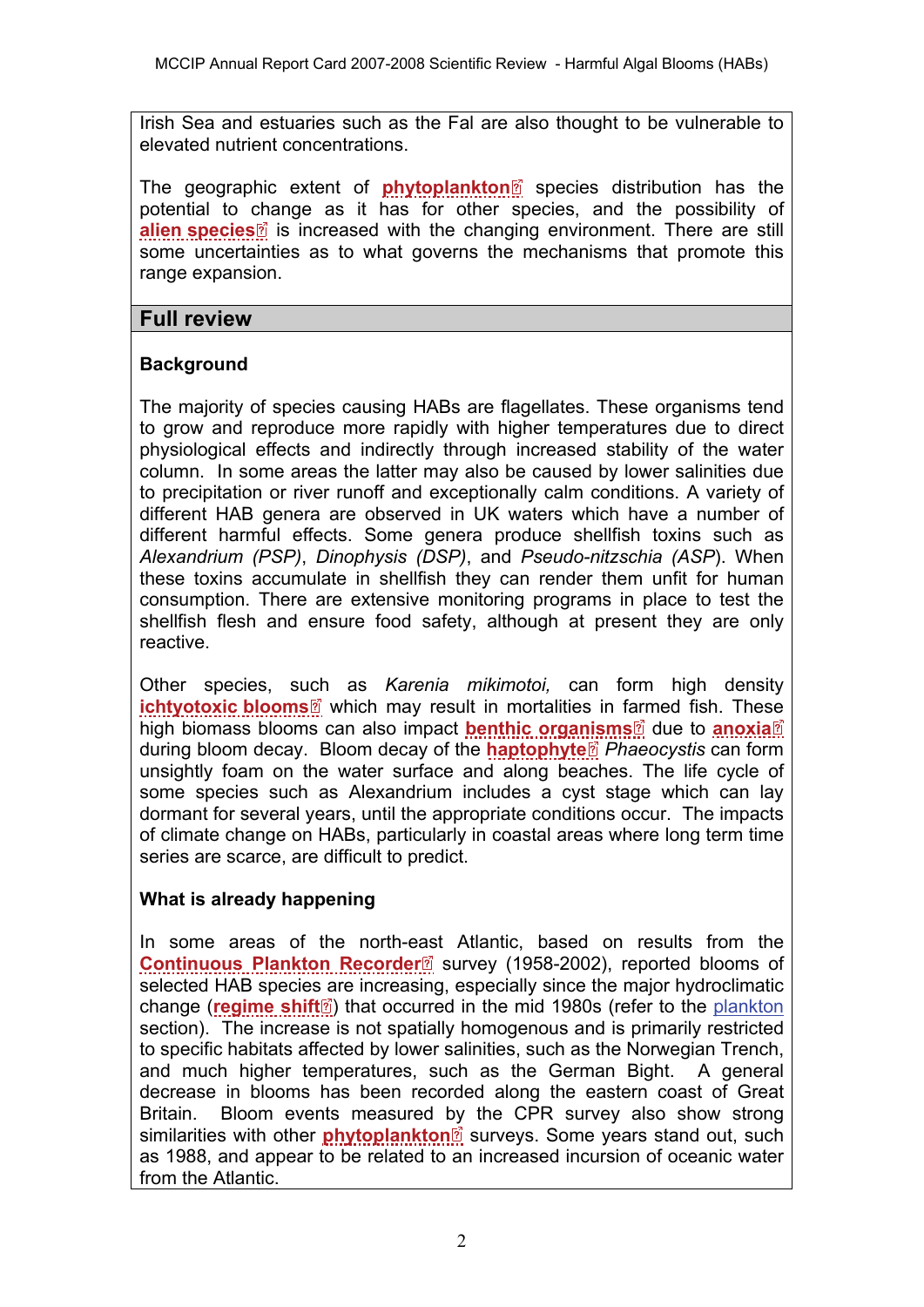## **What could happen in the future**

The major environmental variables associated with climate change that will affect HABs are:

- Increase in temperature.
- Increase in the frequency of storms.
- An increase in amount of flooding, particularly during the summer months.
- Alterations in the coastline due to sea level rise.

It is at present difficult to assess the timescale that such changes will occur over as knowledge is imprecise as to the exact dependence of each speci[es](http://www.mccip.org.uk/arc/2007/glossary.htm)  on any climatic variable. In addition, changes in the overall **[zooplankton](http://www.mccip.org.uk/arc/2007/glossary.htm#Zooplankton)** and phytoplankton community structure in areas such as the North Sea may indicate a more complex impact of climate on harmful algal species in UK waters.

*Increase in temperature (All time scales).* Increases in temperature have already been observed to impact the structure of phytoplankton communities, with a change in the phenology (timing) of dinoflagellates observed in CPR records (Edwards & Richardson 2004).

Temperature increases in coastal waters have the potential to increase the range in which HAB species not currently detected in UK waters could survive. Examples would be selected species, responsible for Paralytic Shellfish Poisoning such as *Gymnodinium catenatum, Alexandrium cat[ene](http://www.mccip.org.uk/arc/2007/glossary.htm)lla,* **ichtyotoxin producing species e.g.** *Heterosigma* **and also the <b>[epiphytic](http://www.mccip.org.uk/arc/2007/glossary.htm#Epiphytic)** and sand-dwelling toxin producing species such as *Ostreopsis, Coolia* whose harmful effects are at present restricted to the Mediterranean in the European context. However, difficulties in predicting rates of range expansion and long distance dispersal events make it difficult to anticipate when, or if, these species will appear in UK waters. In addition, increases in temperature also give rise to greater stability and potentially increased water clarity, which can favour dinoflagellates over other plankton.

*Increase in storms (Medium and Long)*. Many HAB species are flagellates, whether dinoflagellates or from a range of microflagellate taxa. The ecology of these organisms favours stratified environments. This ecological niche will be modified and as yet the consequences cannot be predicted with certainty. On the one hand the temporary breakdown in stratification due to the effect of mixing from storms may dissipate a bloom, while other conditions might be modified which could promote a bloom of a different species. For example, the Fastnet storm of 1979 received notoriety due to the mortalities and damage caused during the Fastnet Yacht Race. What is not widely known is that the storm was immediately followed by a very extensive bloom of *Karenia mikimotoi* (referred to then as *Gyrodinium aureolum*) are of extremely high cell densities. Blooms along this coast have occured on several occasions in Irish waters but of varying intensities (Silke et al., 2005). Conversely,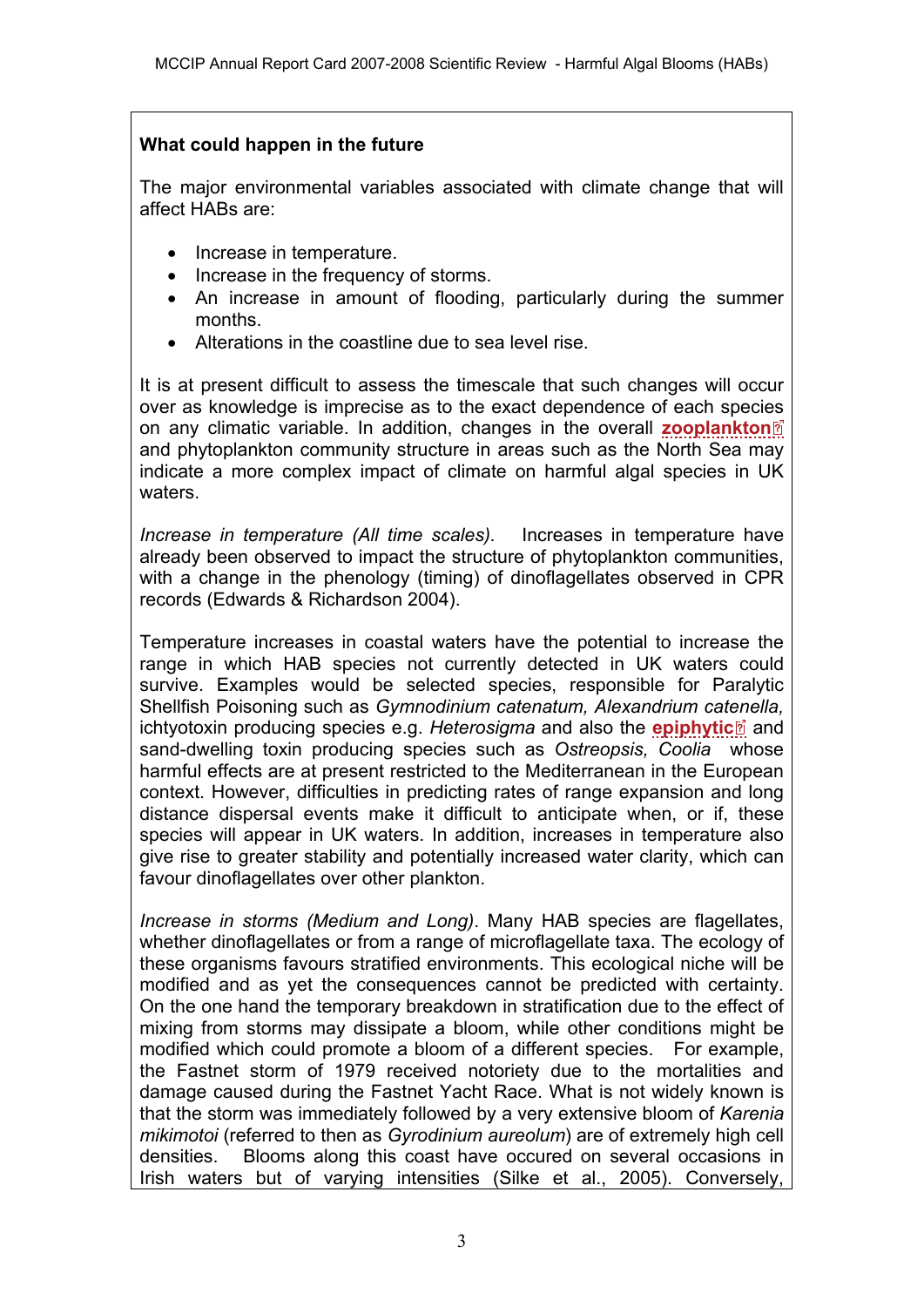increases in storms and rainfall may also increase the duration of cloud cover which may reduce the quantity of light available to phytoplankton (Dale *et al.,* 2006).

*Coastal Flooding (All time scales)*. An increase in summer rainfall will increase the salinity stratification element of inshore waters and well as introduce nutrients into the system via 'run off'. Locally salinity will be reduced, and this has the potential to impact the HAB species which could flourish in such conditions. These may include certain *Prorocentrum* spp. as well as some harmful microflagellates which often bloom in a salinity stratified environment during warm periods, such as *Heterosigma and Chrysochromulina.* It is possible that these may be specific localised events (Smayda, 2006). While recent predictions indicate a general decrease in summer rainfall this is regionally patchy and previous predictions indicated an increase.

*Alterations in coastline (Long term due to sea level rise).* Sea level rise will result in localised increased coastline length and the regional probability of more retention zones which favour the growth of HABs.

### **Natural variability vs human induced climate change**

Long term time series data are essential in order to assess the variation in the intensity and duration of HABs and allow any relationship with changes in climate to be made. Time series of relevant length (> 30 years) are relatively scarce in UK waters, particularly in coastal zones. Data from the open oceans in the NE Atlantic and North Sea has shown decadal variation in the distribution of HABs and frequency of occurrence and there is evidence for decadal variations in climate (Edwards *et al.* 2006). High frequency coastal phytoplankton monitoring over the last 10 years has shown considerable inter and intra-annual variability in the occurrence of harmful algal species around the UK coast.

It is the presence of natural variability that makes predictions for the future possible. For those HAB species that respond to climate forcing predictions can be made from comparing events in past years to assessing how often the climatic forcing will be similar to those events in the future. There have been decadal changes in plankton composition with a significant regime shift in the mid 80s.

#### **Relative importance of climate change to other human pressures**

There is no doubt that the construction of harbours and marinas has increased the biogeography and bloom occurrences of HAB species which thrive in retention zones in specific locations. This is of particular note around the northern perimeter of the Mediterranean. The species that take advantage of these modifications are typically those which have a dormant sediment stage in the life cycle, notably *Alexandrium.* Construction of harbours and marinas, which may increase in certain areas around the coasts of Britain and Ireland as a response to warmer conditions, or else the construction of tide barriers or other coastal defences against sea level rise,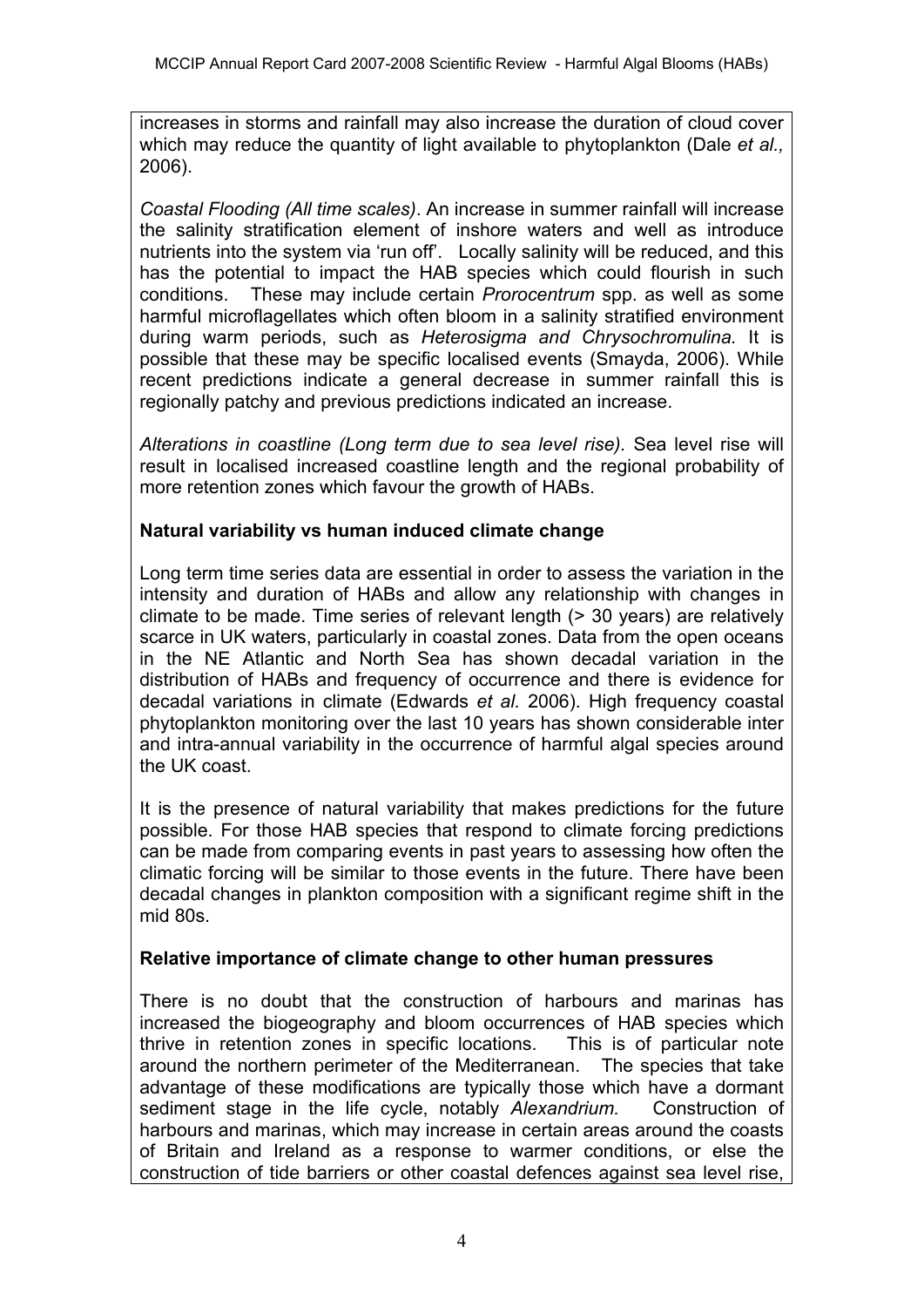will alter the local hydrodynamics and, potentially increase the number of coastal retention areas. Even at the smallest scale of a marina, this will increase the number of suitable habitats of harmful species.

Increased levels of nutrients and changing nutrient ratios in coastal waters may also have an effect; some of the UK regions that are likely to be more susceptible to hydroclimatic fluctuations such as the eastern Irish Sea and estuaries such as the Fal are also thought to be vulnerable to elevated nutrient concentrations. In these are[as s](http://www.mccip.org.uk/arc/2007/glossary.htm)ome HAB species may be reinforced or accentuated by **[anthropogenic](http://www.mccip.org.uk/arc/2007/glossary.htm#Anthropogenic)** nutrient input. While the relative contributions of climate and enhanced nutrients to HAB formation are still under debate there is now a general consensus that hydroclimatic forcing is the dominant factor. There is evidence that, for a specific species (*Chryso chromulina*) which prefers brackish conditions, the N:P ratio is a factor in determing the toxicity (Dahl *et al.,* 2005). This species is not presently observed in the UK in large numbers.

## **Current debate**

In relation to mariculture the relative impact of some toxic HAB species *e.g. Dinophysis,* is relative to the quantity of other food sources available to the shellfish (Dahl *et al.,* 2001). In contrast, some species such as *Alexandrium tamarense* (North American strain) can have a negative impact on the farmed mussel industry even when present in low cell densities. Thus the impact of individual HAB species should also be considered in the wider context of change to the entire plankton assemblage. In this instance broader scale changes due to acidification and thermal stress become important (Portner & Knust, 2007)

## **Regional variations**

Considerable regional diversity exists in the HAB species that occur around the UK coast with some species, such as *Alexandrium tamarense* (North American strain), confined to more northerly latitudes while the non toxic *A. tamarense*  (Western European strain) is found in more southerly regions of the UK (Higman et al 2001). This indicates that climatic change impacts on HABs in UK waters may have a regional effect. For some HAB species, such as *Karenia mikimotoi*, transport around the coast may be important and conditions in the more offshore areas must also be accounted for (Davidson *et al.,* 2007). The latitudinal range within the UK should also be considered as differences in daylength between the southern and more northerly UK coasts and islands could also play a role. Studies on toxic *Pseudo-nitzschia seriata* cells isolated from Scottish waters showed enhanced growth rate, cell yield and total toxin production when exposed to longer daylength (Fehling *et al* 2005). There has been a shift in many zooplankton and fish species of 10° latitude over the past 30 years. Data from the CPR also shows changes to the composition of the zooplankton community in UK waters. This suggests that a variety of changes to the total plankton community can be anticipated which should also be considered when examining the impact of climate change on HABs.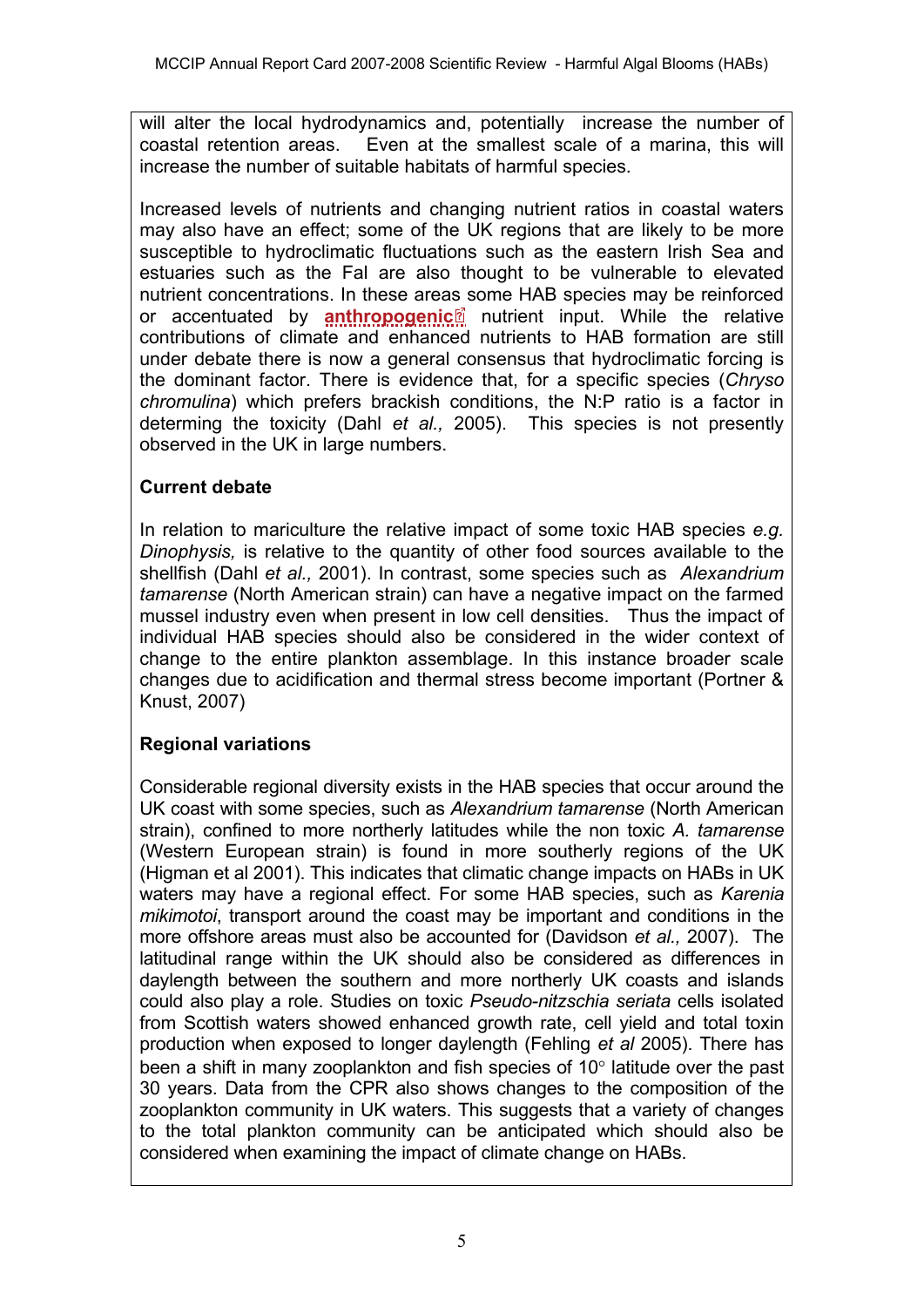## **Confidence assessments**

### **'What is already happening' - Medium**

A variety of different HAB species exist which have the potential to impact UK waters. Currently there are very different levels of knowledge about the biological controls of each one. There is a great deal of evidence available on the occurrence of HABs, and general agreement that there has been an increase in the reported number of HABs and that many of these are primarily linked to climatic forcing. Thus this leads to a **medium** on both axes (amount of information and agreement) as to the level of confidence in what has already happened (the same as in last years report card)

### **'What could happen in the future' - Medium**

The paucity of long term time series data, coupled with the fact that most observations occur when blooms are already established, means there is little information on the processes that lead to their development and, depending on the species, a sparsity of knowledge on life cycle, cell division and environmental cues. There is therefore a lack of consensus on what the climate change effects are likely to be. Modelling is, in consequence, at an early stage of development although there is now a general consensus that hydroclimatic forcing is the dominant factor behind bloom variability.

The clear linkage with temperature related effects of the dominant group causing blooms means that the level of confidence that HABs may increase with climate change is high. However, because each species is sublty different, there is little consensus on which climate change factors are most important and there is low agreement on the importance of other affects such as nutrient supply.

Thus a moderate for evidence and moderate (it is climate but which elements) for agreement becomes a **medium** level of confidence overall.

## **Knowledge gaps**

Understanding the life cycle of the principal species so that predictions can be made as to the likely changes due to climate change.

Understanding the rate of genetic adaptation to climate change.

Understanding the mechanisms of dispersion and range expansion of HAB species into UK waters.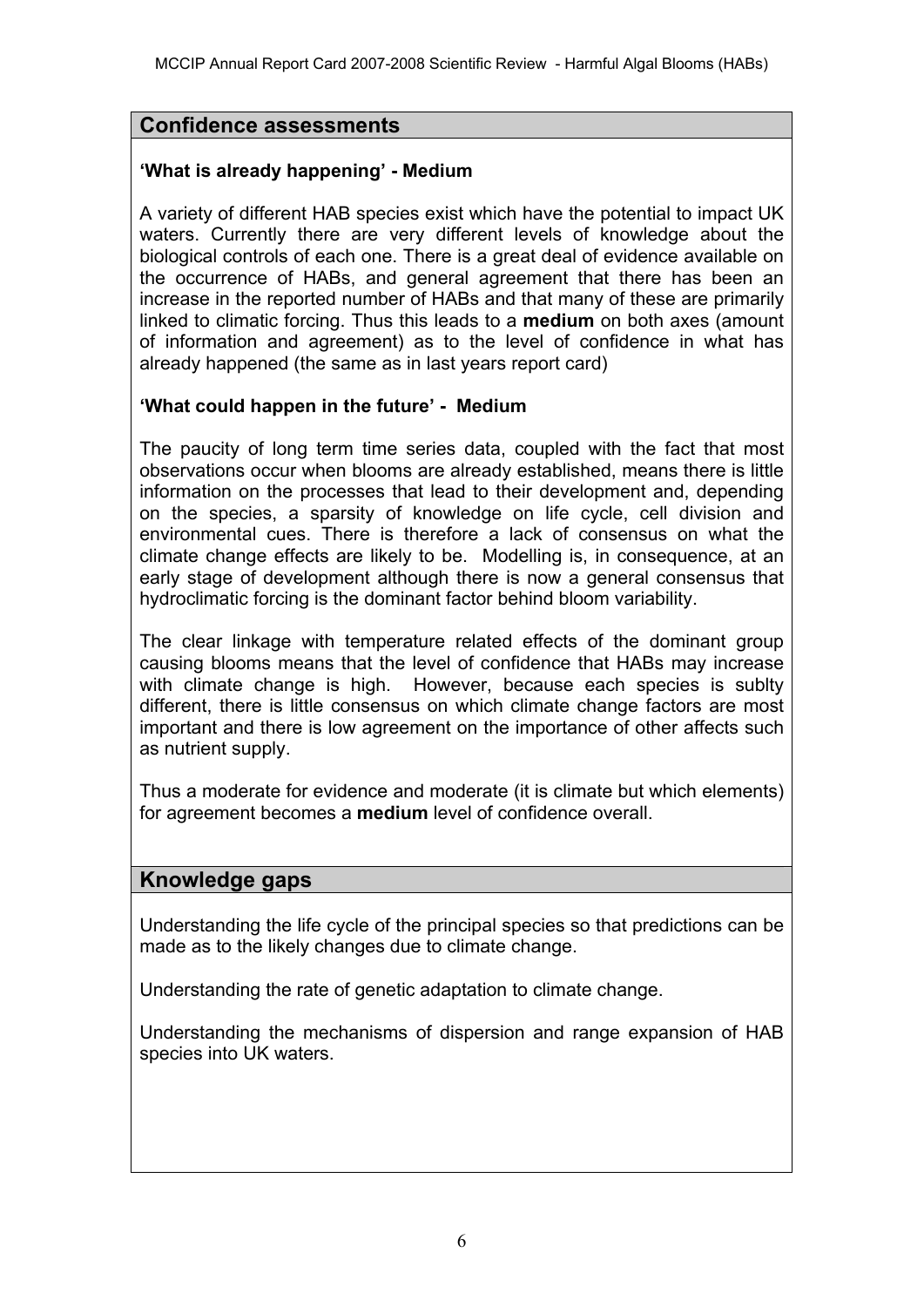## **Commercial impacts**

At present HABs are major economic problems for shell fisheries in Northern Europe. These species exist in UK waters and can impact the aquaculture industry; at present because of the relatively small size of the UK mariculture industry (compared to Spain and France) economic impacts are restricted to the regional areas in which these mariculture industries are established. Predictions are for the industry to increase and thus any potential increase in shellfish toxin producing HAB species will affect the sustainability of these industries. The possible increase in bloom events such as *Karenia mikimotoi* or any other phytoplankton species, that can result in fish kills may have implications for the Irish and Scottish finfish aquaculture industries, which have been impacted by these events in the past.

## **References**

- Dahl E. and Johannsen T. (2001). 'Relationship between occrence oof Dinophysis species (Dinophyceae) and shellfish toxicity, Phycologia, 40 (3), 223 – 227.
- Dahl, E, Bagoien, Espen, Edvardsen B, Stenseth N, C. (2005) The dynamics of chrysochromulina species in the Skagerrak in relation to environmental conditions. J Sea Research 4 15 – 24
- Dale B., Edwards M., Reid P.C. (2006) Climate Change and Harmful Algal Blooms in 'Ecology of Harmful Algae' Ecological Studies, 189, 367 - 378
- Davidson K., Bresnan E., Kennington K., Swan S., Fraser S. & Miller P. (2007). A prolonged *Karenia mikimotoi* bloom in Scottish waters in 2006, Harmful Algal News,  $33, 4 - 6$ .
- Edwards M. and Richardson A. (2004) Impact on climate change on marine pelagic phenology and trophic mismatch. Nature, 430 881 - 884
- Edwards M., Johns D. G., Leterme S. C., Svendsen E. and A. J. Richardson, (2006). 'Regional Climate Change and Harmful Algal Blooms in the Northeast Atlantic', Limnology and Oceanography, 51(2), 820-829. Available at [http://aslo.org/lo/toc/vol\\_51/issue\\_2/index.html](http://aslo.org/lo/toc/vol_51/issue_2/index.html)
- Fehling J., Davidson K. and Bates S.S. (2005) Growth dynamics of non-toxic *Pseudo-nitzschia delicatissima* and toxic *P. seriata* (Bacillariophyceae) under simulated spring and summer photoperiods, Harmful Algae, 4,4,763 – 769.
- Higman W.A., Stoneh D. M., and Lewis J. M. (2001). 'Sequence comparisons of toxic and non-toxic *Alexandrium tamarense* (Dinophyceae) isolates from UK waters' Phycologia, 40 (3), 256 – 262.

The IOC Harmful Algal Bloom Programme <http://ioc.unesco.org/hab/>